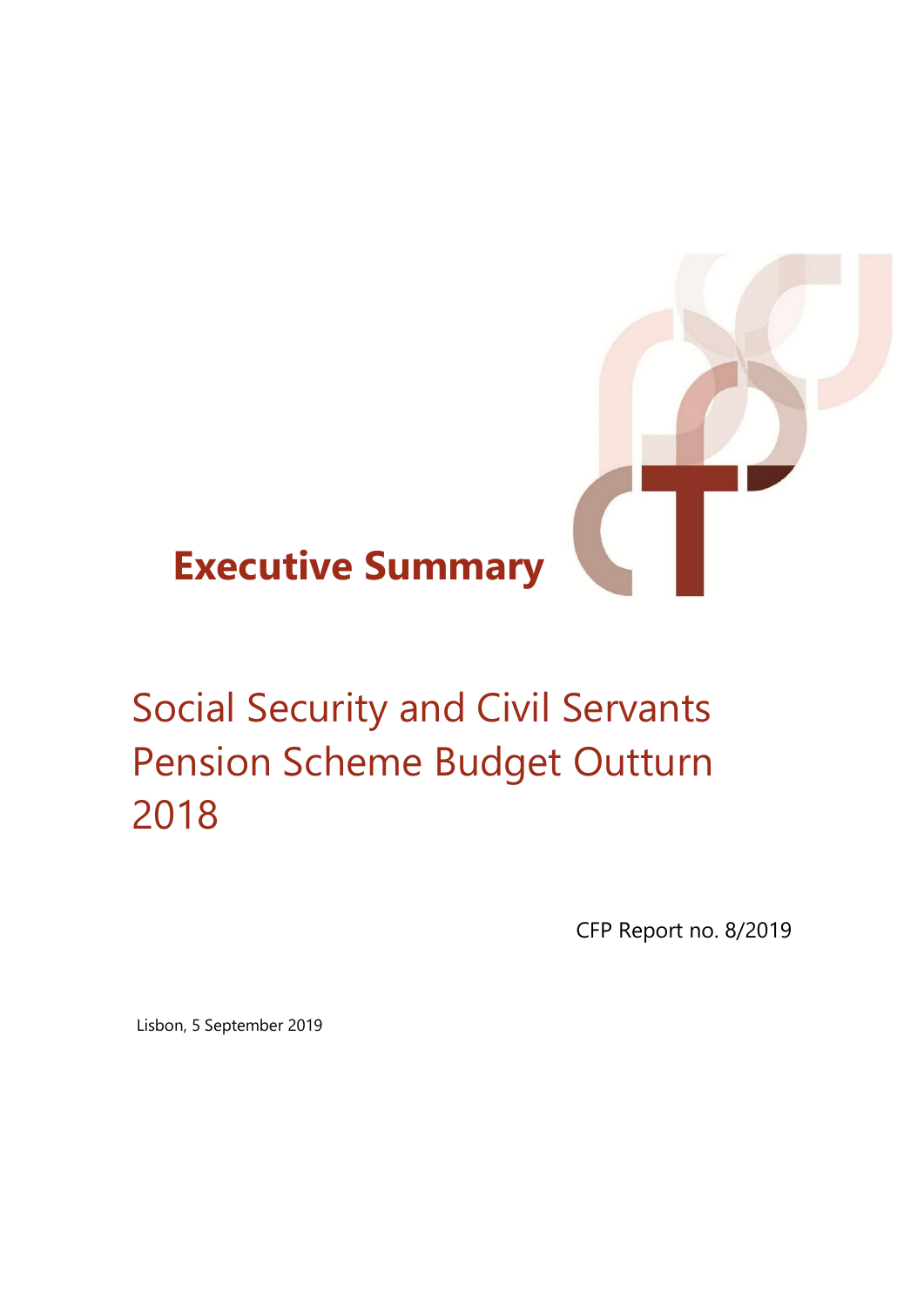# **EXECUTIVE SUMMARY**

### *Budget implementation of Social Security in the 1st half of 2019*

Between January and June 2019, Social Security recorded a surplus of 2.141 million euros (M€) in cash accounting. Excluding the impact of the European Social Fund (ESF) and of the Fund for European Aid to the Most Deprived (FEAD), it reached a surplus of 2.082 M€, of which 1.560 M€ in the Welfare System and 522 M€ in the Social Protection and Citizenship System. The largest contribution was made by the Distributional Welfare Subsystem, integrated in the Welfare System which, adjusted for the European Social Fund, went from a surplus of 912 M€ in the 1st half of 2018 to 1.185 M€ in the same period of 2019.

Excluding the ESF and FEAD transfers, the effective revenue of Social Security grew 6.9%, a variation higher than the 5.2% forecast implicit in the Social Security Budget for 2019 (OSS/2019). This result reflects a 8.6% growth in revenue from contributions and levies in the first half of the year (above the 5.1% expected in the OSS/2019), benefiting from the recovery of the labour market, the number of workers and the average value of wages declared, which showed a slight increase in year-on-year terms (0.6%).

Social Security's expenditure, excluding the expenditure based on ESF and FEAD, grew 5.1% (or 560 M€) in the first half of 2019. Its evolution shows the year-on-year growth in pension costs (5.2%), the extraordinary pension update portion (86.6%), the social benefit for inclusion (32.5%) and the sickness supplement and allowance (11.2%). The OSS/2019 points to an increase in expenditure of 7.1%.

The behavior of the expenditure with pensions reflects the update of the pensions' value, given that the average number of pensions remained virtually unchanged from that recorded in the same period of the previous year. The average number of pensions (old-age, survival and disability) reached 2 921 651 at the end of June 2019, less 4.003 than at the end of June 2018. This decrease is explained by the reduction of the average number of survivor´s pensions(6127), as the average number of disability and old-age pensions increased by 2086 and 38, respectively. The evolution of the labour market, with the gradual reduction in the number of beneficiaries of unemployment benefits, continues to impose itself as a determining factor in the attenuation of the growth of social security expenditure, translating into a reduction in the cost of unemployment benefits.

## *Budget implementation of Civil Servants Pension Scheme (CGA) in the 1st half of 2019*

Civil Servants Pension Scheme (CGA) achieved a budget surplus of 173 M€ in the first half of 2019, which contrasts with the 60 M€ deficit foreseen in the 2019 State Budget (OE/2019). Compared to the same period of the previous year, there was an improvement of 95 M $\epsilon$ , benefiting from an accounting change in the current year within the scope of withholding taxes on pensions paid by CGA. In comparable terms, CGA´s budget surplus decreased by 24 M€.

CGA's effective revenue growth in the first half of the year (0.7%) is above the forecast for the year as a whole (0.2%). The State Budget transfers grew more sharply than implied in the 2019 State Budget and contributions to CGA showed a less intense reduction. The revenue from levies and contributions decreased by 2.6% in the first half of 2019, following a 2.3% reduction in the